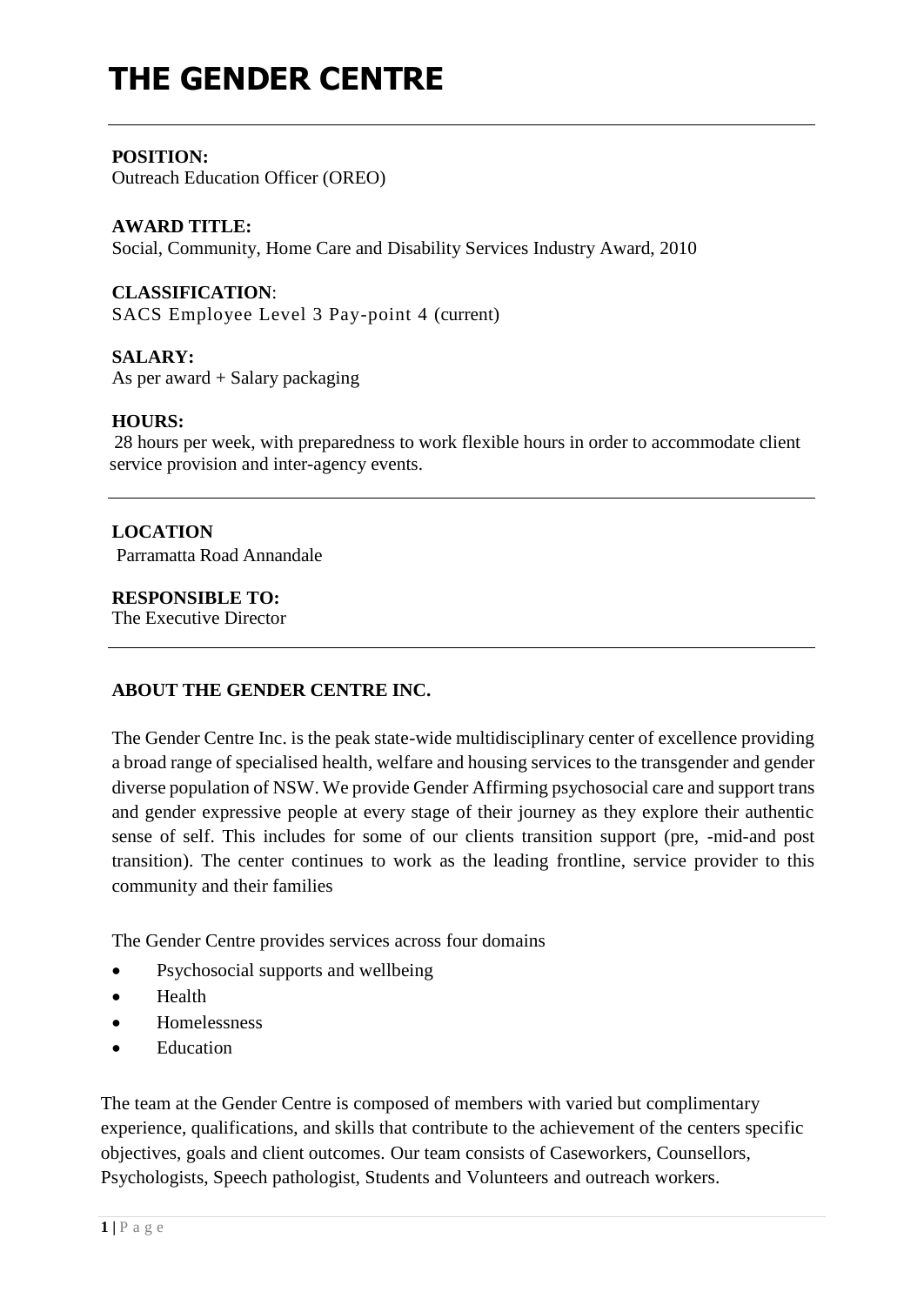# **Position Brief**

The Outreach worker works closely with the case management team and provides case management and outreach to support and empower people in the transgender community who may be struggling with various health and welfare issues.

This position delivers day to day service delivery through outreach services to street based transgender sex workers providing safer sex and drug using equipment where required, the outreach position takes the lead role in supporting clients with referrals and information regarding first steps of transitioning what to expect, risks vs benefits common side effects mental health supports, fertility preservation options as well as linking clients into support group. The position is responsible for the design and delivery of health related workshops to the community relating to D&A issues HIV/AIDS STI's BBV's and aspects of transition, as well as providing a comprehensive range of case management initiatives to our community and housing clients

The Gender Centre is an Equal Opportunity Employer and suitably qualified transgender and nontransgender applicants are highly encouraged to apply.

## **Duties to be undertaken:**

- 1 To provide a range of education, information resources and workshops that will support the Transgender community at large to increase their awareness of occupational health and safety issues as well as HIV/AIDS STI's BBV's and their emotional wellbeing in a non-judgmental and non-invasive environment.
- 2 Visits key street locations in inner and outer Sydney region to provide safer sex education and drug using equipment to transgender persons where required.
- 3 Ensure supplies of safer sex and drug using equipment are maintained and available to clients on request both on site and on outreach
- 4 Provide outreach to community members who are confined in hospital, or in jail to provide support and assistance. This is negotiated upon request.
- 5 To provide gender affirming psychosocial care and support to Trans and gender diverse members this would include the design and delivery of workshops to the community around all aspects of transition
- 6 Provide client centered assessments & case management focusing on holistic psychosocial supports
- 7 Participates in community events, programs, and initiatives organised by The Gender Centre.
- 8 Provide monthly and annual reports to the Manager on all aspects of the role, particularly in relation to this job description.